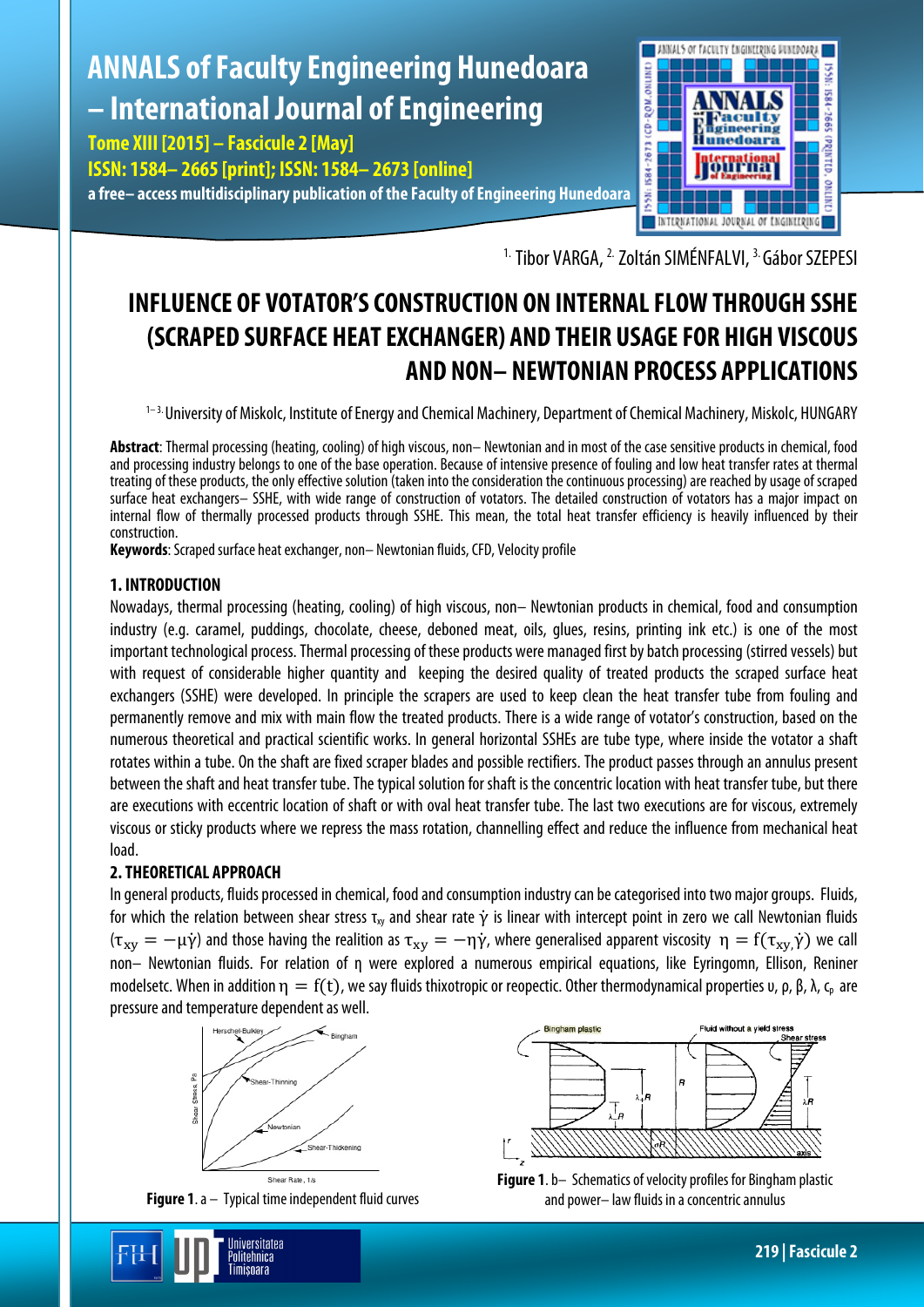In general the internal flow through horizontal SSHEs for high viscous, non– Newtonian fluids is characterized by axial laminar flow, where often the treated product can flow through the heat exchanger close to shaft without proper radial mixing. This lead to the lower efficiency of heat transfer or even the reduced quality of some sensitive products. To avoid above mentioned, the flow should be directional with usage of possible rectifiers or by scraper's design and position. The good radial mixing is a base for proper heat transfer process.

On the other hand, there are still more of detailed points of view which need to be considered at design of votators, e.g. the undesired back mixing effect, local swirling where temperature drop can occur, the distance of a tip of scrapers from heat transfer tube. Further, the less pressure loss due to the votator's construction is preferable.

#### **3. CONSTRUCTION AND NUMERICAL MODEL OF NEW VOTATOR SOLUTIONS**

As mentioned in a chapter2 a proper construction of votator should fulfil a series of requests. Based on this a new type of votator's construction is designed (shaft with scrapers and rectifiers), see Figure 2. These constructions expected to solve the mentioned troubles at flow through horizontal SSHEs (hereby presented only 3 new design of them). The construction STUs is a votator where on the shaft are located scrapers and rectifiers in two row and 4 sections rotated 90 deg. The axial mixing is expected intensive, but at very high viscous products the pressure drop and mechanical load on scrapers should be checked for given products (e.g. deboned meat). For other two types as oval shaft and shaft typ2 shape is for very high viscous products. The radial mixing expected good and pressure loss (interesting because of energy consumption) on reasonable level. The flow characteristic of new design of votators are checked by numerical analyses. For detailed valuation a huge amount of numerical analyses requested. Hereby shown only a part of them. Based on the first analyses, the design of votators can be adjusted if this will be required. For the mentioned analyses a simplified numerical model is used as a first approach under isothermal conditions. The simplified numerical model is the model which represent the area between the shaft and heat transfer tube. An extra length is added on the outlet side because of know definitions of the tool. The length of the heat exchanger for numerical model is  $L=1$  m and the additional stabilisation part has L<sub>extra</sub>=0.3 m. The outer, jacket diameter is D=0.0988/0.1229 m and the shaft diameter is d=0.048/0.060 m. The Figure 2 shows the layout and the numbers of scrapers and rectifiers. Investigated results were the velocity profiles, flow pattern, pressure losses, local vortices, primary and secondary flow through the heat exchanger. Applied products: honey, chocolate cream, ketchup, apple purée, caramel, vegetable oils. The numerical model was splitted for rotary and stationary domains.





As a next step the numerical analyses will be done for model with inlet and outlet cell included and under the process conditions (heating, cooling). Hereby shall be mentioned that a huge amount of numerical analyses were done under isothermal and process conditions with water as product, because an experimental plant was built with STUs type (and some different which not shown here) of votator to validate the results from numerical analyses.

## **4. RESULTS FROM NUMERICAL APPROACH**

Hereby below are some results of analyses provided under isothermal conditions for votator types shown on Figure 3 and products as follows:

- » Honey: T<sub>ref</sub>=20°C,  $\rho$ =1345kgm<sup>-3</sup>, η=52.3Pas (w=14%)
- » Ketchup: T<sub>ref</sub>=25°C,ρ=1075kgm<sup>-3</sup>,η=(τ<sub>0</sub>+kγ<sup>n</sup>)/γ;τ<sub>0</sub>=32Pa, k=18.7 Pas<sup>n</sup>, n=0.277
- » Chocolate cream: T<sub>ref</sub>=50°C, *ρ*=895kgm<sup>-3</sup>, η=0.0278 Pas
- » Apple purée: T<sub>ref</sub>=30°C,  $\rho$ =1056kgm<sup>-3</sup>,η=kγ<sup>n</sup>/γ, k=11.6 Pas<sup>n</sup>, n=0.34

(Thixotropicbehaviour of ketchup was not taken into the account; free surface was excluded in numerical analyses)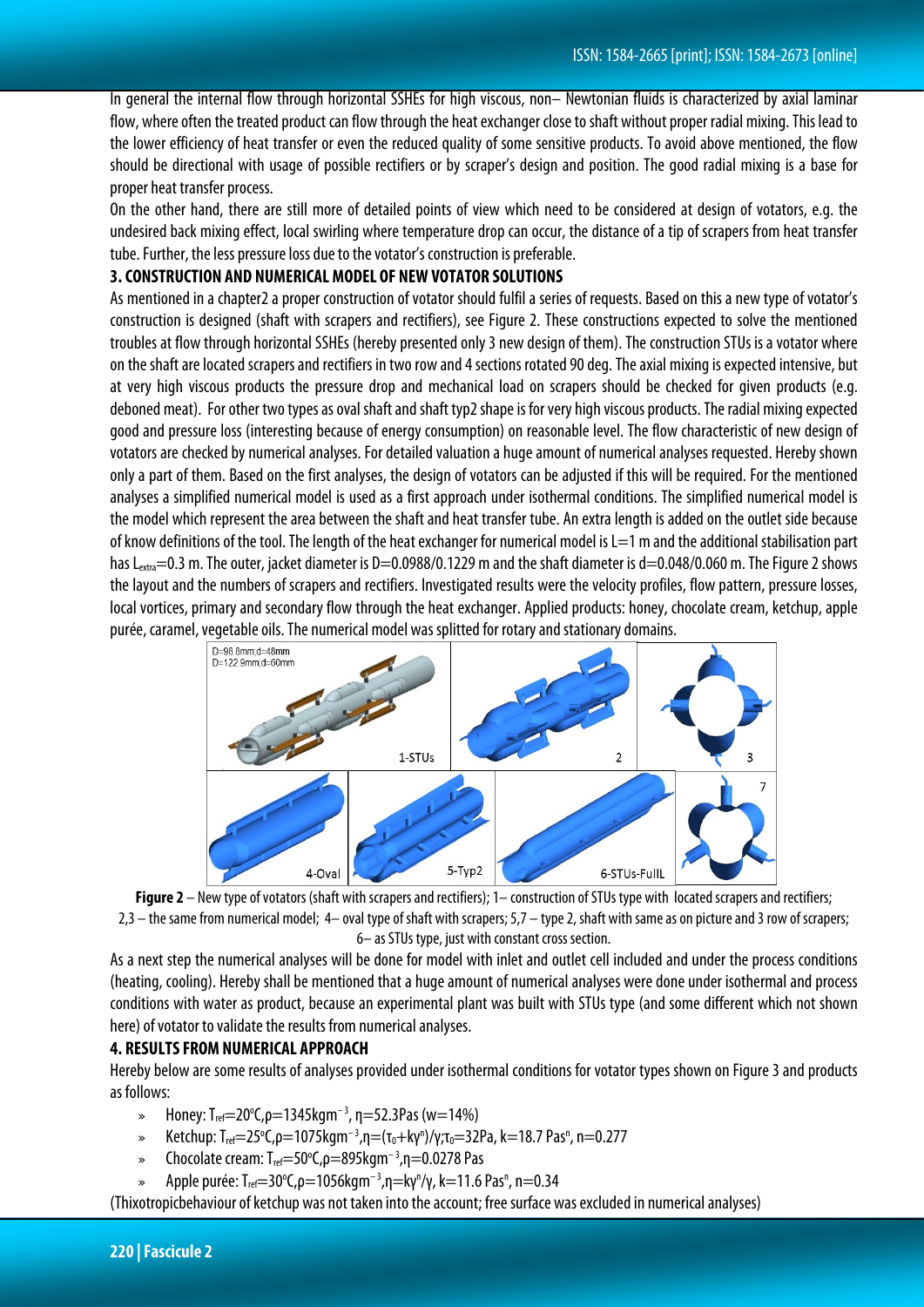





**Figure 4** – Secondary flow in four cross sections for given product, votator and conditions as shown. Pressure drop through SSHE, a)  $\Delta p=5$  352 Pa; b)  $\Delta p=475$  Pa





**Figure 5** – Primary flow (axial flow) in 3D presentation and velocity profiles in several sections for given product, and conditions as shown

**Figure 6** – Primary (axial) and secondary flow in some sections as shown and velocity profiles in several sections for given product, votator and conditions as shown. Pressure drop through SSHE, ∆p=35.5 kPa

In a case of used product– ketchup and votator Type2 (see Figure 4) when  $m=500$  kgh<sup>-1</sup>, rpm=90 min<sup>-1</sup> the pressure drop through SSHE is ∆p=4103 Pa, when m=1000 kgh<sup>-1</sup>, rpm=90 min<sup>-1</sup> than  $\Delta p$ =5949 Pa.

#### **5. CONCLUSION**

As seen from a few shown results, pictures the radial mixing of the treated products are well assured. In all cases the treated product is scraped from the heat tube wall and properly mixed with the main axial flow. This is necessary for high heat transfer efficiency. There is a main stream in cross section which is well presented on the pictures of secondary flows. The mentioned fact, that product can flow through the horizontal SSHE close to the shaft without mixing with main axial flow is not present